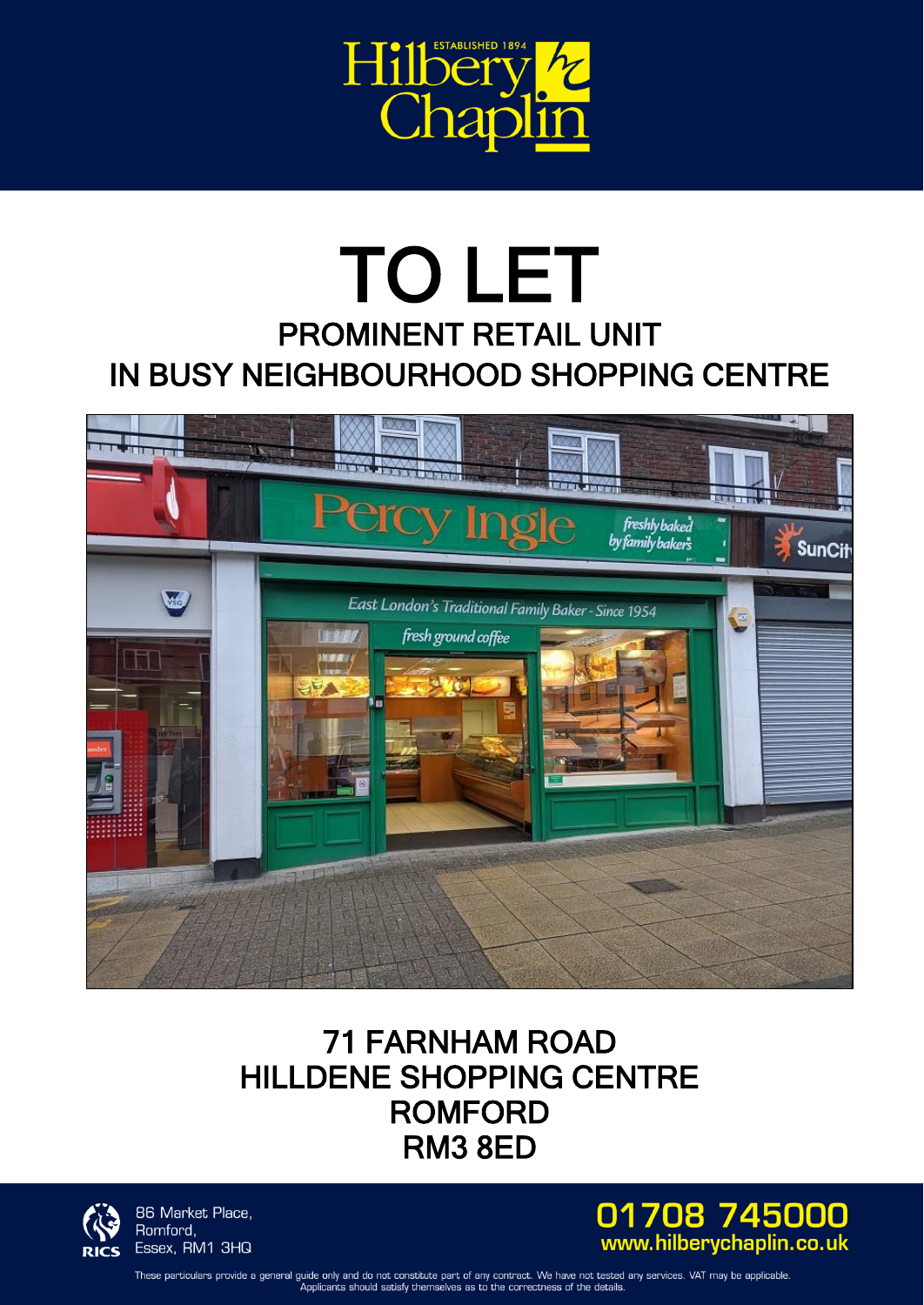| Location                                | Located on the popular Hilldene Shopping Centre close to an array of multiple<br>retailers including Sainsbury's Local, Superdrug, Boots Pharmacy, Iceland,<br>Co-op and Post Office amongst others. This is a retail area serving a large<br>residential area a short distance to the north of Gallows Corner and the A12.                                                                             |                                             |                                                     |
|-----------------------------------------|---------------------------------------------------------------------------------------------------------------------------------------------------------------------------------------------------------------------------------------------------------------------------------------------------------------------------------------------------------------------------------------------------------|---------------------------------------------|-----------------------------------------------------|
| <b>Description</b>                      | The property comprises a retail unit with rear loading. The property provides<br>the following approximate dimensions and floor areas.                                                                                                                                                                                                                                                                  |                                             |                                                     |
| Accommodation                           | Shop Width:<br>Shop Depth:<br><b>Retail Area:</b><br>Anc. Storage Areas:                                                                                                                                                                                                                                                                                                                                | 5.81m<br>10.05m<br>58.03 sq.m.<br>$3$ sq.m. | 19ft 01in<br>33ft 00in<br>$625$ sq.ft.<br>35 sq.ft. |
| Terms                                   | The property is available on a new lease at a rent of £17,750 pa, for a period<br>expiring October 2025 or longer with an option to break in October 2025. The<br>lease will be "contracted out" of the security of tenure provisions of the<br>Landlord & Tenant Act 1954 PII. As such the tenant of the property will not<br>have an automatic right to a new lease upon expiry of any lease granted. |                                             |                                                     |
| <b>VAT</b>                              | We understand the property has not been elected and therefore VAT is not<br>payable on the rent.                                                                                                                                                                                                                                                                                                        |                                             |                                                     |
| <b>Business Rates</b>                   | The property has been assessed as having a rateable value of £14,250.<br>Business rates note - the rateable value assessment does not represent the<br>business rates payable for the property. Contact the Business Rates<br>Department of Havering Council to verify the business rates payable.                                                                                                      |                                             |                                                     |
| <b>EPC Rating</b>                       | The property has an energy performance rating of C-74. A copy of the EPC<br>can be made available upon request.                                                                                                                                                                                                                                                                                         |                                             |                                                     |
| Viewing &<br><b>Further Information</b> | By prior appointment with sole agents:<br><b>John Waller</b><br><b>Hilbery Chaplin</b><br>Tel: 07880 741146<br>Email: johnwaller@hilberychaplin.co.uk                                                                                                                                                                                                                                                   |                                             |                                                     |

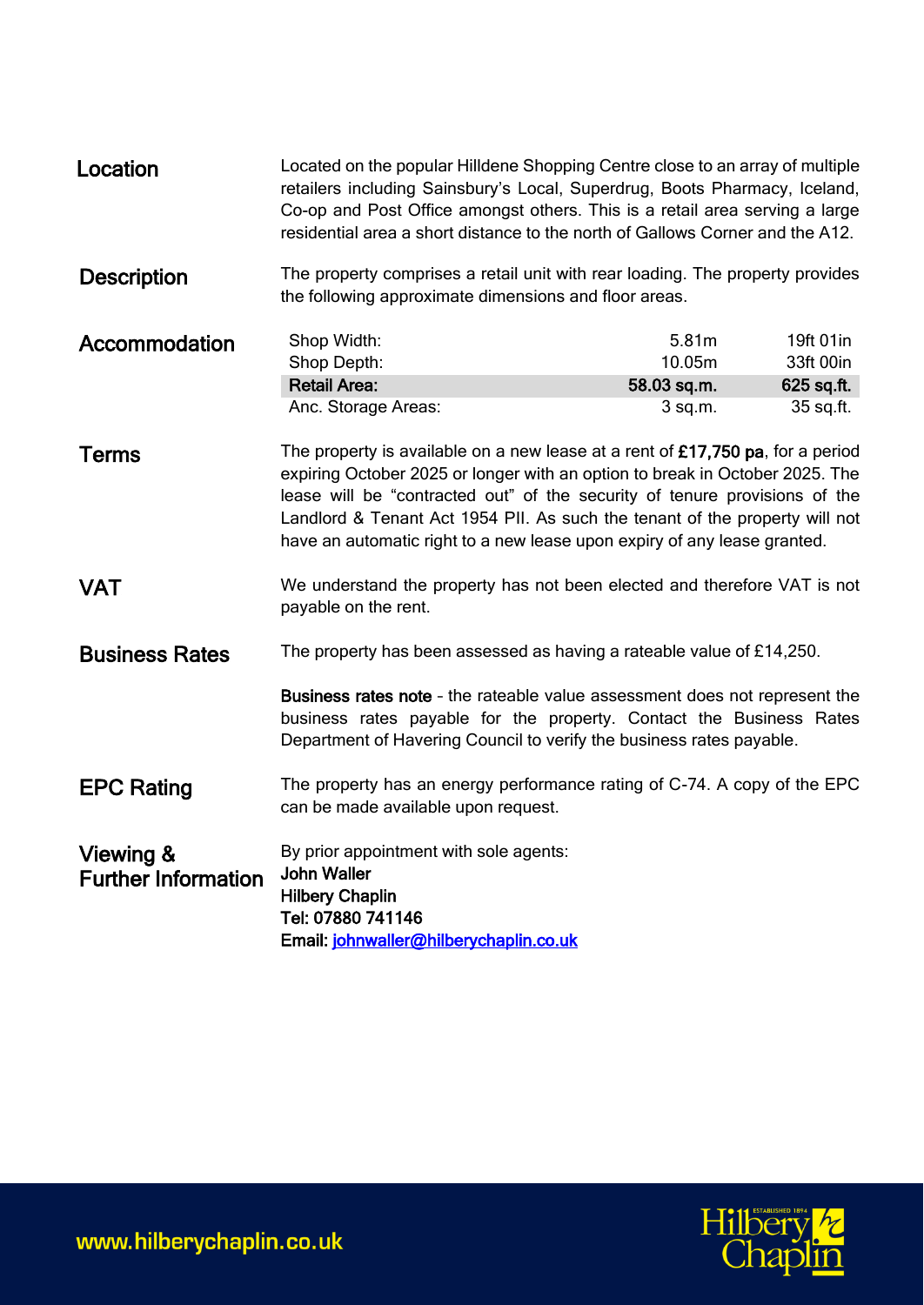## Photos of 71 Farnham Road





www.hilberychaplin.co.uk